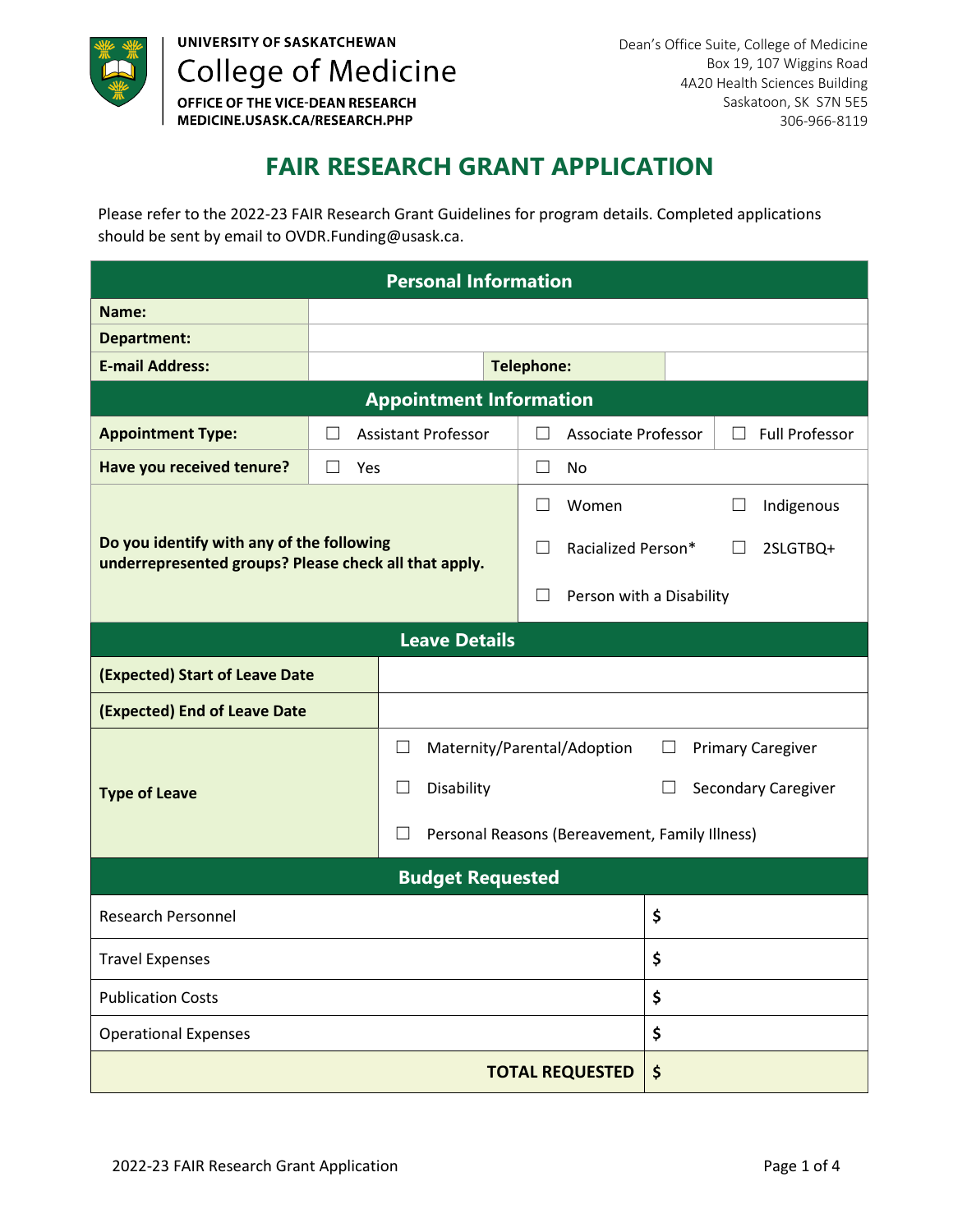*\* The term "racialized group" is used as a more current replacement of the term "visible minority" (defined by Canadian Employment Equity Act). Members of racialized groups are persons who do not identify as North American Indigenous people and who do not identify as European and/or White in race, ethnicity, origin and/or colour, regardless of their birthplace or citizenship.* 

| <b>Impact on Productivity and Career</b>                                                                                                                                   |
|----------------------------------------------------------------------------------------------------------------------------------------------------------------------------|
| Please describe how your research productivity and career was/is being/is expected to be interrupted or<br>negatively affected as a consequence of leave (up to 350 words) |
|                                                                                                                                                                            |
|                                                                                                                                                                            |
|                                                                                                                                                                            |
|                                                                                                                                                                            |
|                                                                                                                                                                            |
|                                                                                                                                                                            |
|                                                                                                                                                                            |
|                                                                                                                                                                            |
|                                                                                                                                                                            |
|                                                                                                                                                                            |
| Please describe how you expect this grant will reduce some of the burden of your leave and positively impact                                                               |
| your career (up to 350 words)                                                                                                                                              |
|                                                                                                                                                                            |
|                                                                                                                                                                            |
|                                                                                                                                                                            |
|                                                                                                                                                                            |
|                                                                                                                                                                            |
|                                                                                                                                                                            |
|                                                                                                                                                                            |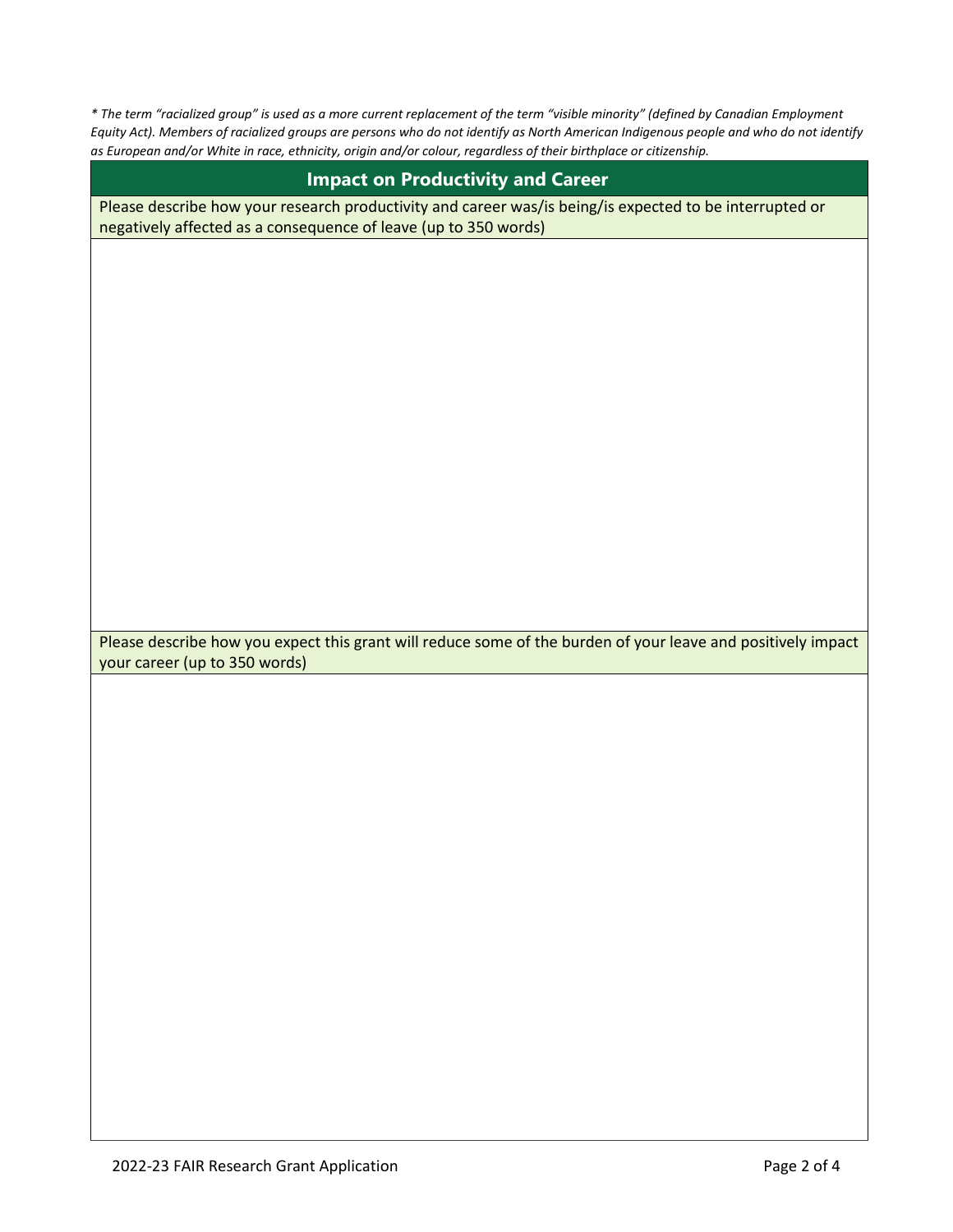| <b>Budget Justification</b>                                            |               |               |                                   |              |  |  |  |  |
|------------------------------------------------------------------------|---------------|---------------|-----------------------------------|--------------|--|--|--|--|
| <b>Research Personnel</b>                                              |               |               |                                   |              |  |  |  |  |
| Role                                                                   | Wage          |               | <b>Hours</b>                      | <b>Total</b> |  |  |  |  |
|                                                                        |               |               |                                   |              |  |  |  |  |
|                                                                        |               |               |                                   |              |  |  |  |  |
|                                                                        |               |               |                                   |              |  |  |  |  |
| Provide a description of the role and tasks of the research personnel: |               |               |                                   |              |  |  |  |  |
|                                                                        |               |               |                                   |              |  |  |  |  |
|                                                                        |               |               |                                   |              |  |  |  |  |
|                                                                        |               |               |                                   |              |  |  |  |  |
|                                                                        |               |               |                                   |              |  |  |  |  |
|                                                                        |               |               |                                   |              |  |  |  |  |
|                                                                        |               |               |                                   |              |  |  |  |  |
|                                                                        |               |               |                                   |              |  |  |  |  |
|                                                                        |               |               |                                   |              |  |  |  |  |
|                                                                        |               |               |                                   |              |  |  |  |  |
|                                                                        |               |               |                                   |              |  |  |  |  |
|                                                                        |               |               |                                   |              |  |  |  |  |
| <b>Travel Expenses</b>                                                 |               |               |                                   |              |  |  |  |  |
|                                                                        | Airfare,      |               | Other costs                       |              |  |  |  |  |
| <b>Purpose</b>                                                         | mileage, etc. | Accommodation | (per diems,<br>registration, etc) | <b>Total</b> |  |  |  |  |
|                                                                        |               |               |                                   |              |  |  |  |  |
|                                                                        |               |               |                                   |              |  |  |  |  |
|                                                                        |               |               |                                   |              |  |  |  |  |
|                                                                        |               |               |                                   |              |  |  |  |  |
| Provide a description of travel and related costs:                     |               |               |                                   |              |  |  |  |  |
|                                                                        |               |               |                                   |              |  |  |  |  |
|                                                                        |               |               |                                   |              |  |  |  |  |
|                                                                        |               |               |                                   |              |  |  |  |  |
|                                                                        |               |               |                                   |              |  |  |  |  |
|                                                                        |               |               |                                   |              |  |  |  |  |
|                                                                        |               |               |                                   |              |  |  |  |  |
|                                                                        |               |               |                                   |              |  |  |  |  |
|                                                                        |               |               |                                   |              |  |  |  |  |
|                                                                        |               |               |                                   |              |  |  |  |  |
|                                                                        |               |               |                                   |              |  |  |  |  |
|                                                                        |               |               |                                   |              |  |  |  |  |
|                                                                        |               |               |                                   |              |  |  |  |  |